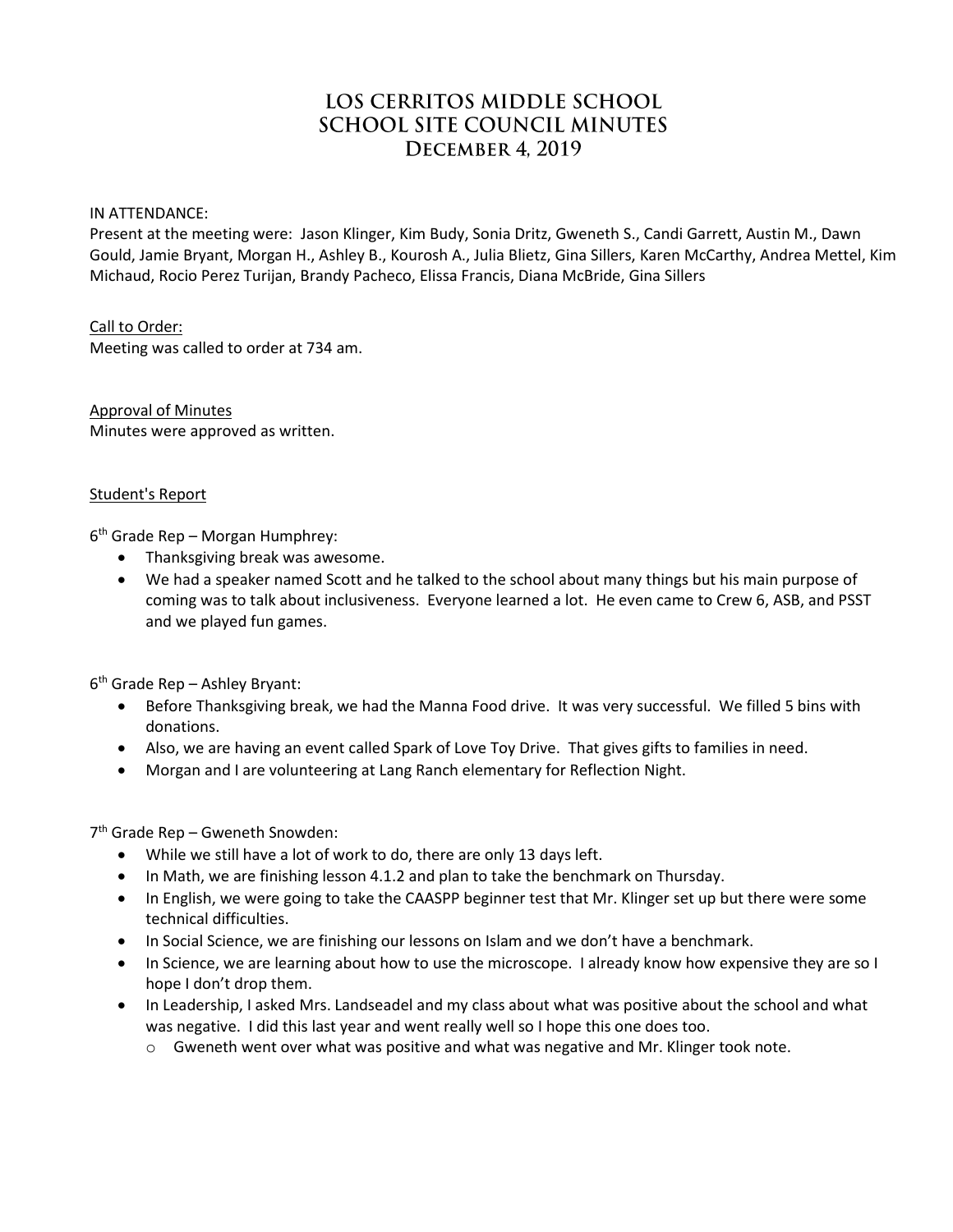7 th Grade Rep – Austin Maziasz:

- I would like to share about our amazing speaker that we had yesterday named Scott Backovich. He spoke about kindness and giving to people because it won't hurt you, it can only help you. I thought all of his stories were great…some were sad and sometimes I laughed. He also talked to the LC Crew. The activities we did were meaningful, fun, and a great way to get our honest opinion. Overall, I think the speaker had a great message of "Complaining Less and Giving More" and I hope he comes back next time.
	- o I would like to share my honest opinion to make our school a better place and I think the lunch line is way too long. If the lunch line becomes shorter everyone will have more time to eat and socialize.

8 th Grade Rep - Drew Rosen:

• Not present

8<sup>th</sup> Grade Rep - Kourosh Apfelthaler:

- In PE, we are running the half marathon.
- In Choir, we are preparing for our Winter Concert which is this Saturday.
- In English, we have just taken a reading CAASPP assessment.
- In Social Studies, we are taking a test on Unit 4 consisting of subjects such as federalism, sovereign people, and the controversial case of Marberry vs Madison.
- In Spanish, we are starting our Chapter on food.
- In Science, we are learning about Atoms, electrons, protons, and neutrons.
- In Algebra, we are working on system of equations.

## Counselor's Report – Karen McCarthy:

- Had our 2<sup>nd</sup> newsletter go out. It focused on social media a lot of great information.
- In Counseling, we implemented a log in of when kids come to Counseling to keep data of when we see kids and why they are visiting (social emotional, academic, etc.).
- We are starting an EL RTI. Grouping English language learners together to offer them additional support during RTI.
- Girls Group is starting with Breakthrough they are coming to facilitate one day a week at lunch. For  $6<sup>th</sup>$ and  $7<sup>th</sup>$  grade girls who have been identified as needing support. Invitations are being sent out – will be starting next week.
- Working on the D and F list from last trimester and calling kids down and setting meetings.
- Let us know of anything that you want anything mentioned in our newsletter.

## DAC Report – Dina Langhorne:

Not Present.

## SEDAC Report – Andrea Mettel:

No report.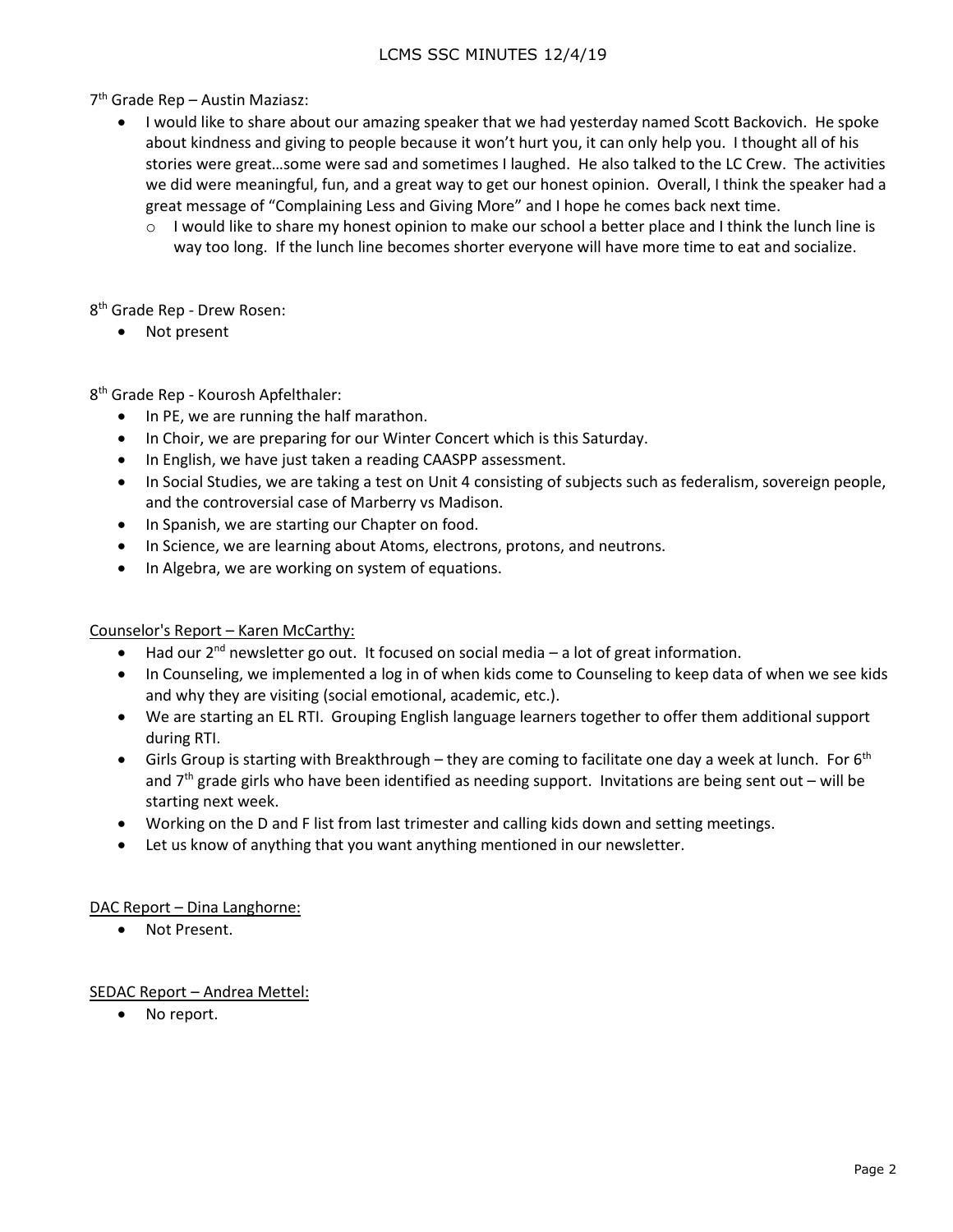## GATE Report – Julia Blietz:

- GATE DAC meeting will be next week on Dec.  $13<sup>th</sup>$ .
- After last meeting, we had a GATE DAC parent meeting. Had 10 parents show up. A few parents emailed Julia to opt in for future communications.
- We gave the parents a good idea of how LC serves the needs of GATE students (clubs, academics). Parents liked hearing about the clubs.
- Parent Speaker series next Tuesday, Dec. 10th from 6-7 pm at the University Center. Dr. Heather Chamberlain, CVUSD Mental Health Coordinator, will be doing a presentation on "Defeating Anxiety in Your Gifted Child".

ELAC/DELAC Report –Rosario Perez Turijan:

- The next DELAC meeting will be on Dec. 17.
- The next ELAC meeting will be on Jan. 25<sup>th</sup>.
- Brandy this round of RTI we pulled 8th grade ELD students. Talking to them about barriers that they have, what do they see are some issues. Went over results and students were able to see where they improved or didn't.

PSTA Report – Nancy Crellin:

- Had family connection night Judy French, Coordinator at PACER's National Bullying Prevention Center, Los Angeles did a presentation on Creating Community. Really well attended. Spoke about bullying and how not label kids as bullies or victims. Good tips on how to identify the difference between tattling and asking for help.
- Andrea asked if she can she speak at Staff Development meeting or Staff meetings. Really good information and a different perspective.
- Toppers Pizza restaurant fundraiser last night.
- We had a PTSA general association meeting yesterday. We have to elect a nominating committee for next year's PTSA board. We postponed it to next month January Principal's coffee because not enough people attended.

Boys & Girls Club Report – Georgi Harden:

Not Present

Principal's Report – Jason Klinger:

- Thank you students for your input.
- PSAT coming up on Dec.  $14<sup>th</sup>$  we have 117 students taking it. That's a record. Doing a pre-administration bubbling next week during RTI to see if we can narrow the testing window from 3 hours to 2+ hours.
- Parents should be receiving the LCAP district survey probably today or tomorrow. I use this data in our overall single school plan. Our 7<sup>th</sup> and 8<sup>th</sup> grade students will be doing the survey in Social Studies classes.
- Middle of Inclusive Week students spoke positively about speaker Scott. It was great to follow up with leadership kids. Yesterday was Hey Day and everyone wore name badges. Might consider doing that the first day of school next year.
- Today is Reception Line dividing class into groups and ask a series of questions way to connect.
- Tomorrow is Personality Test talk to someone new about who inspires them and who they are. Shared experiences help in creating connections.
- Friday is United at LC wear LC colors.
- Finished the fall athletic season. Boys' soccer won the championship. Our  $6<sup>th</sup>$  grade volleyball team lost in the finals. Our  $7<sup>th</sup>$  grade volleyball team lost in the finals. Our  $8<sup>th</sup>$  grade volleyball team reached the semi-